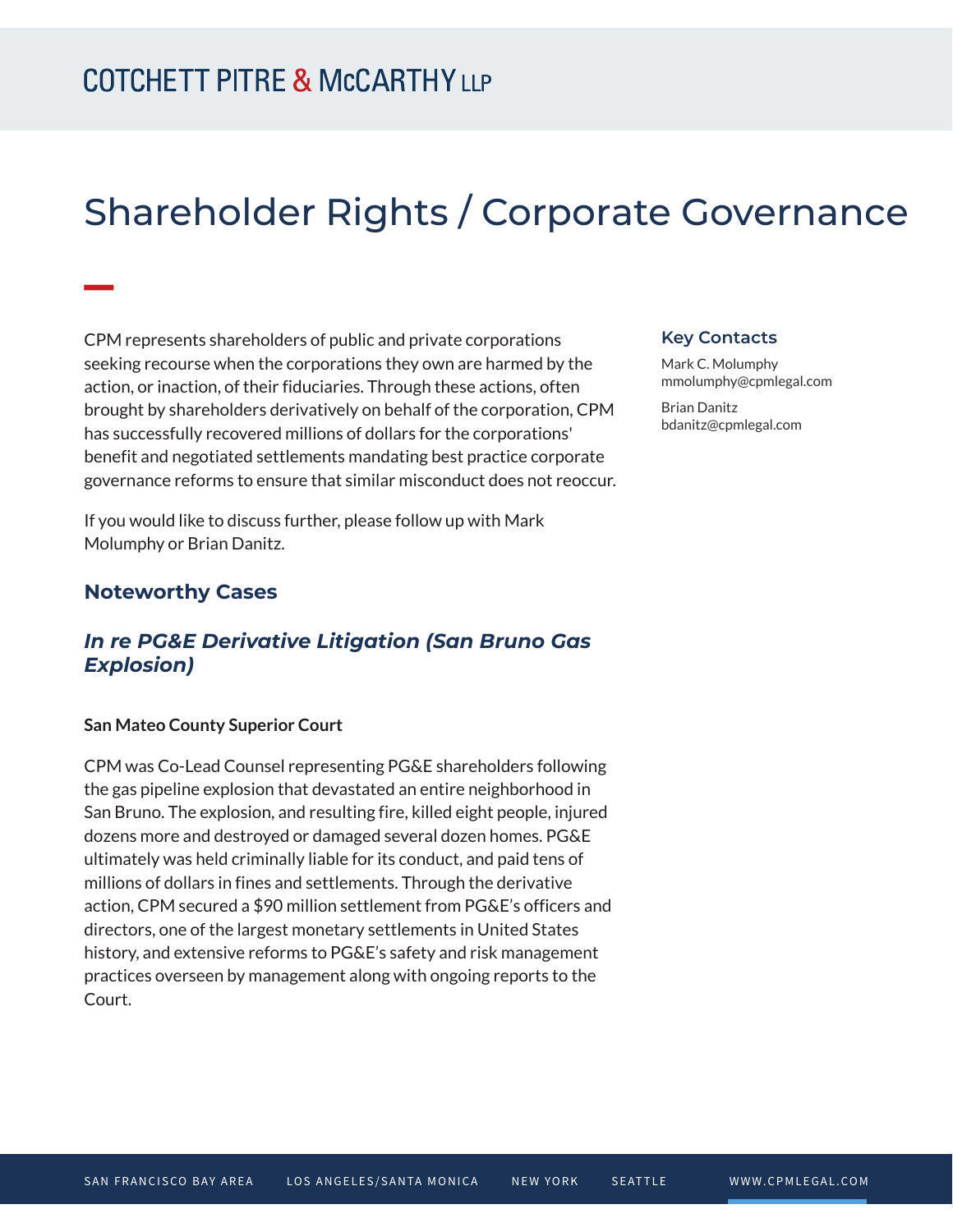SHAREHOLDER RIGHTS / CORPORATE GOVERNANCE

## *In re Wells Fargo & Company Derivative Litigation (Sales Practices)*

#### **San Francisco County Superior Court**

**William Company** 

CPM was Lead Counsel in shareholder derivative action against Wells Fargo officers and directors who presided over the bank's fictitious sales programs defrauding thousands of customers who unwittingly paid fees for accounts they never opened. The program artificially boosted the bank's financial condition, while certain management received lucrative bonuses and insider trading profits. As a result of the action, Wells Fargo agreed to reform its sales practices and certain insiders returned millions in equity awards.

## *In re Wells Fargo & Company Auto Insurance Derivative Litigation (Auto Insurance Practices)*

#### **San Francisco County Superior Court**

CPM was Co-Lead Counsel in a shareholder derivative action alleging that Wells Fargo's officers and directors breached fiduciary duties of oversight relating to the bank's auto and home loan sales practices and overcharging for insurance products. The action resulted in mandated reforms to bank practices.

## *In re Alphabet Inc. Shareholder Derivative Litigation (Sexual Harassment Practices)*

#### **Santa Clara County Superior Court**

CPM is counsel in a consolidated shareholder derivative action, alleging that Alphabet's management failed to monitor and prevent sexual harassment of employees by top Google executives and, instead, approved lucrative compensation to Google executives and then allowed them to quietly "resign" after they were credibly accused of sexual harassment and other misconduct. Even after public outrage when the conduct was disclosed and the walkout of nearly 20,000 Google employees, Alphabet failed to seek recourse. The derivative action seeks to reform Alphabet's governance.

## *In re Intuitive Litigation Derivative Litigation (DaVinci Surgical Device)*

**San Mateo County Superior Court**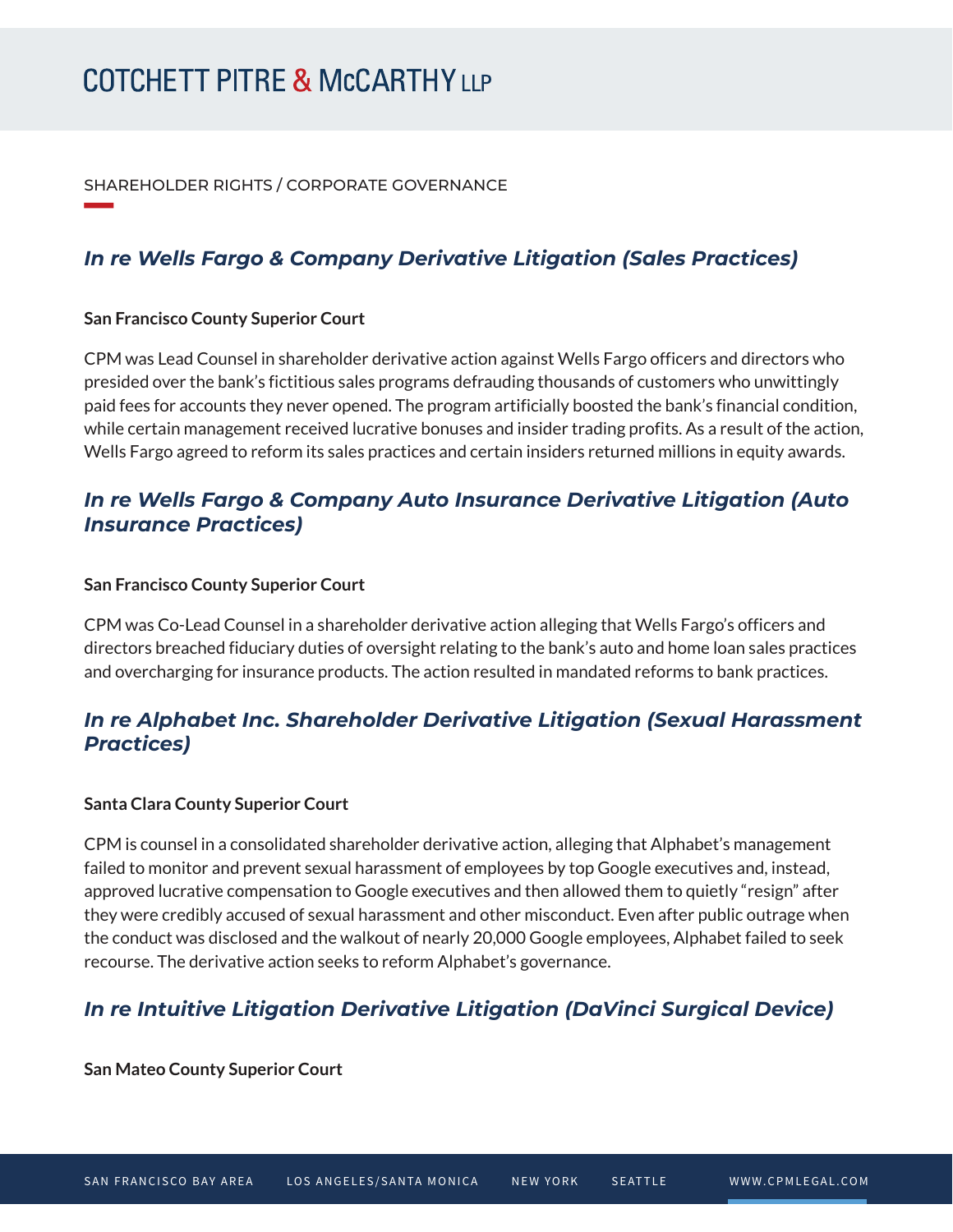#### SHAREHOLDER RIGHTS / CORPORATE GOVERNANCE

CPM was Co-Lead Counsel in a shareholder derivative action against certain current and former officers and directors of Intuitive, which designed and sold a robotic surgical system. Intuitive's management allegedly failed to properly report patient injuries and other malfunctions in the system to the public or regulatory bodies, while executives received and then dumped massive amounts of stock. On the day before trial, CPM successfully negotiated a settlement including \$15 million in cash and options paid back to Intuitive by the individual defendants, and requiring the company to implement extensive corporate governance, insider trading, and product safety measures.

## Tribble v. Gerrans, et al.

**William Company** 

Shareholder derivative action on behalf of biomedical device company Sanovas, Inc., alleging that the former CEO stole company funds and was able to do so because the company lacked meaningful internal controls. After issuing temporary restraining orders against the defendants, the Marin County Superior Court entered a stipulated judgment establishing significant governance reforms, including the addition of independent directors, an audit committee, board observer rights, required board meetings and annual shareholder meetings to elect directors. The former CEO was tried and found guilty in federal court on multiple criminal counts.

## *In re HP Derivative Litigation (Autonomy Acquisition)*

#### **United States District Court, Northern District of California**

CPM served as Lead Counsel in a derivative case against the officers and directors of Hewlett-Packard Company relating to HP's failed \$11.7 billion acquisition of Autonomy. Just one year after the acquisition, HP announced an \$8.8 billion write-down and claiming that its management had not been informed of issues with Autonomy's sales practices. CPM negotiated a settlement reforming HP's merger and acquisition due diligence and disclosure practices applied to HP deals going forward.

## *In re JP Morgan Derivative Litigation (RMBS)*

#### **United States District Court, Eastern District of California**

CPM served as Lead Counsel in derivative litigation against JP Morgan's officers and directors relating to the company's sales of Residential Mortgage-Backed-Securities ("RMBS") to institutional investors. The plaintiffs alleged that the company's management permitted the fraudulent sale of securities, exposing the company to billions in losses.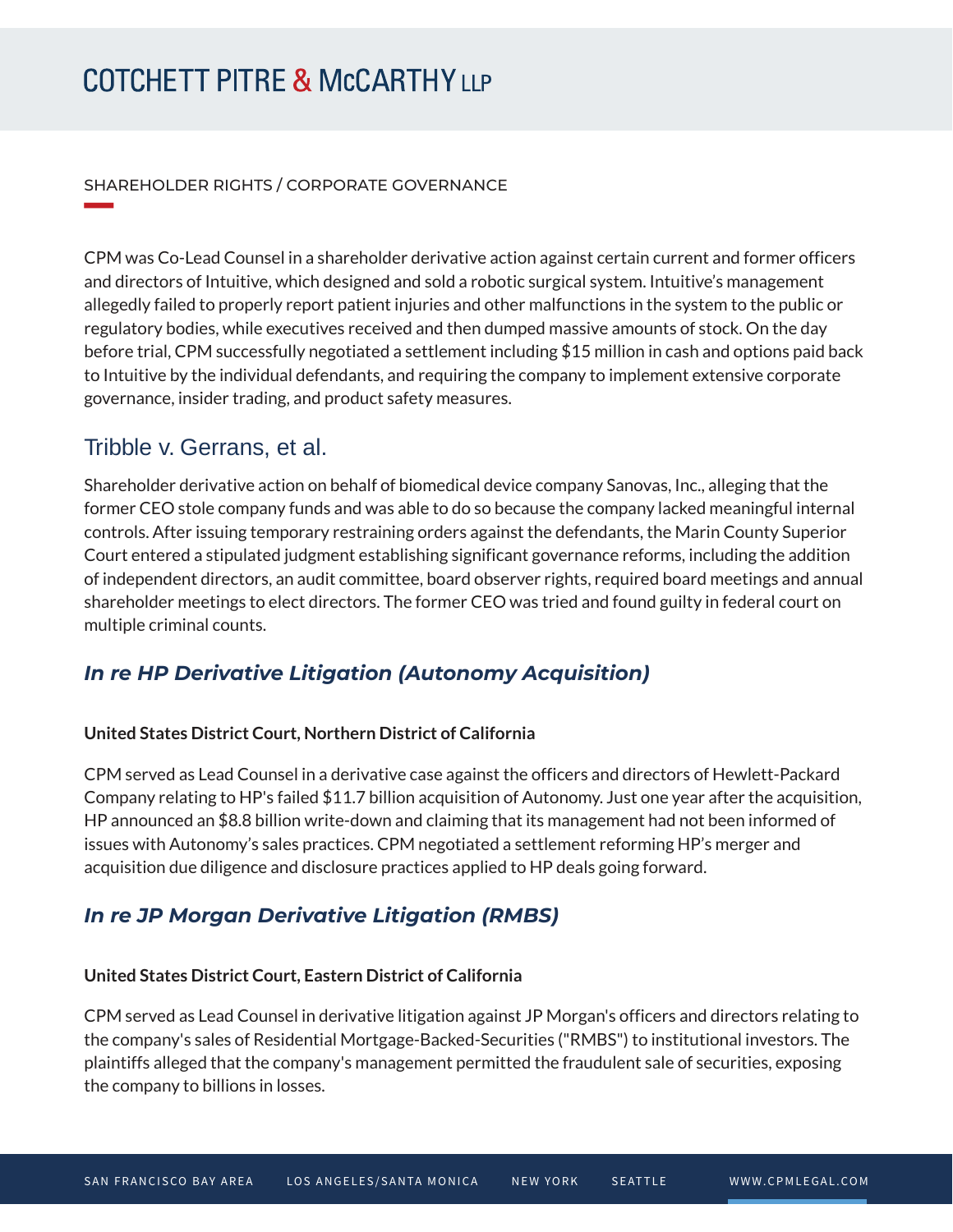#### SHAREHOLDER RIGHTS / CORPORATE GOVERNANCE

## *In re Anti-Poaching Derivative Cases (Google, Intel and Apple)*

#### **Santa Clara County Superior Court**

**William Company** 

CPM represented shareholders in separate derivative cases in Santa Clara County Superior Court, alleging that certain directors and officers of Google, Intel and Apple entered into secret agreements not to recruit each other's employees.

## *In re Apple Derivative Litigation (Stock Option Backdating)*

#### **United States District Court, Northern District of California**

CPM was Lead Counsel representing Apple shareholders after the revelation that Apple's board had approved the systemic backdating of stock options to senior management. The high-profile case was one of the first stock option backdating cases litigated in the country. CPM ultimately negotiated a comprehensive settlement including a combination of monetary relief, returned options, and extensive corporate governance reforms.

## *In re Oracle Derivative Litigation (Government Overbilling)*

#### **United States District Court, Northern District of California**

CPM served as Co-Lead Counsel for investors in a shareholder derivative complaint on behalf of Oracle Corporation against certain members of its Board of Directors and certain senior officers for breach of fiduciary duty and abuse of control relating to the alleged overbilling of the US government for software products. After extensive litigation, CPM negotiated a settlement requiring reforms to Oracle's practices.

### *In re Rational Software, Inc. Derivative Litigation*

#### **United States District Court, Northern District of California**

CPM served as Lead Counsel in a derivative action alleging claims of breach of fiduciary duties, unjust enrichment, and corporate waste against directors and officers of Rational Software.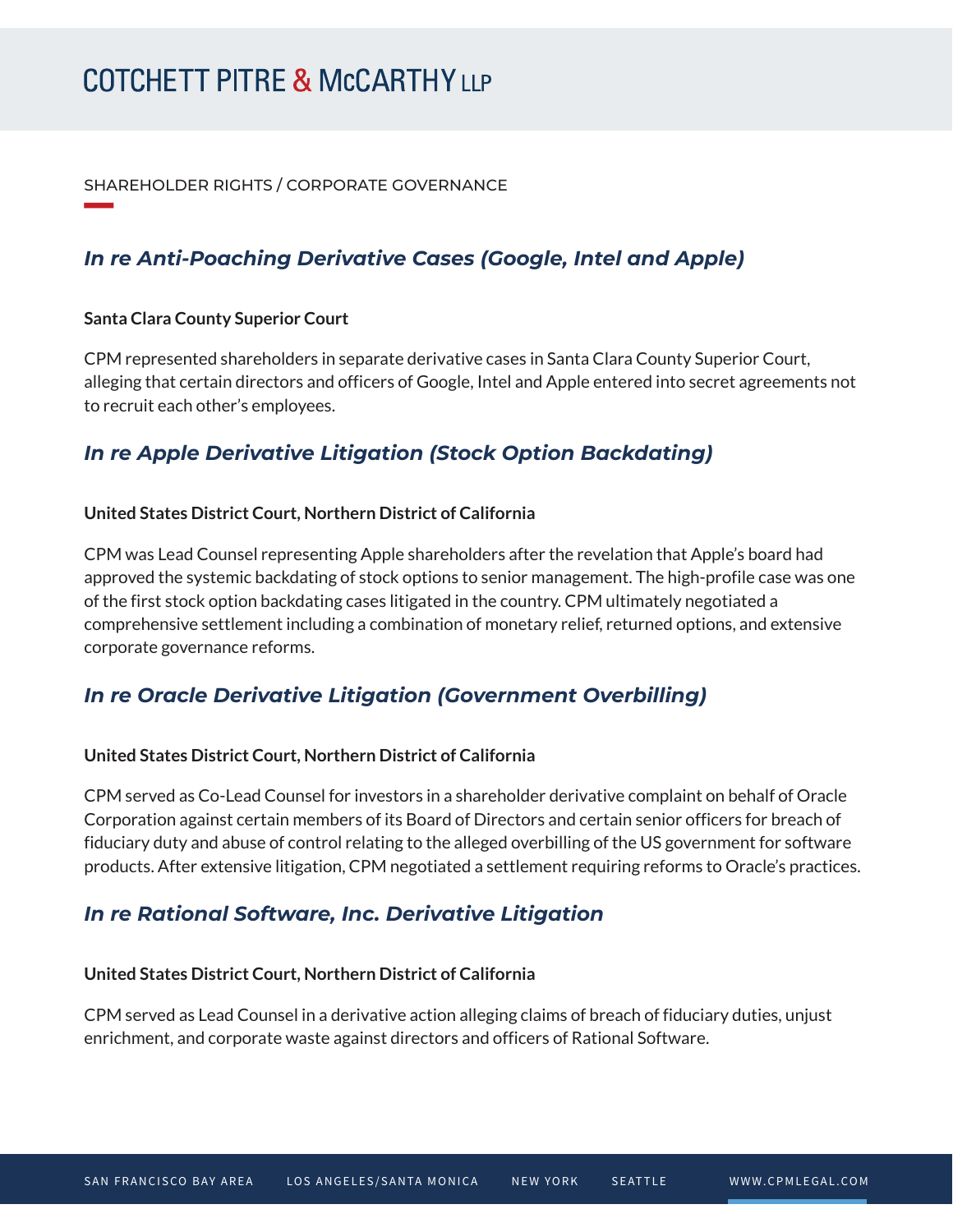#### SHAREHOLDER RIGHTS / CORPORATE GOVERNANCE

## *In re Sybase Derivative Securities Litigation*

#### **Alameda County Superior Court**

**William Company** 

CPM served as Lead Counsel in a derivative action alleging claims of breach of fiduciary duty, abuse of control, and violation of securities laws by Sybase's management.

## *In re Informix Derivative Litigation*

#### **San Mateo County Superior Court**

CPM served as Co-Lead Counsel in a derivative action alleging claims of breach of fiduciary duty and securities violations against Informix's management, and professional negligence against the company's auditors.

### *In re CBT Group PLC Derivative Litigation*

#### **United States District Court, Northern District of California**

CPM served as Lead Counsel in a derivative action alleging claims of breach of fiduciary duty, abuse of control, and securities violations against CBT's management.

## *In re Legato Systems, Inc. Derivative Litigation*

#### **United States District Court, Northern District of California**

CPM served as Lead Counsel in a derivative action alleging claims of breach of fiduciary duty and accounting fraud claims against Legato management.

## *In re Stockman's Bank Derivative Litigation*

**Sacramento County Superior Court**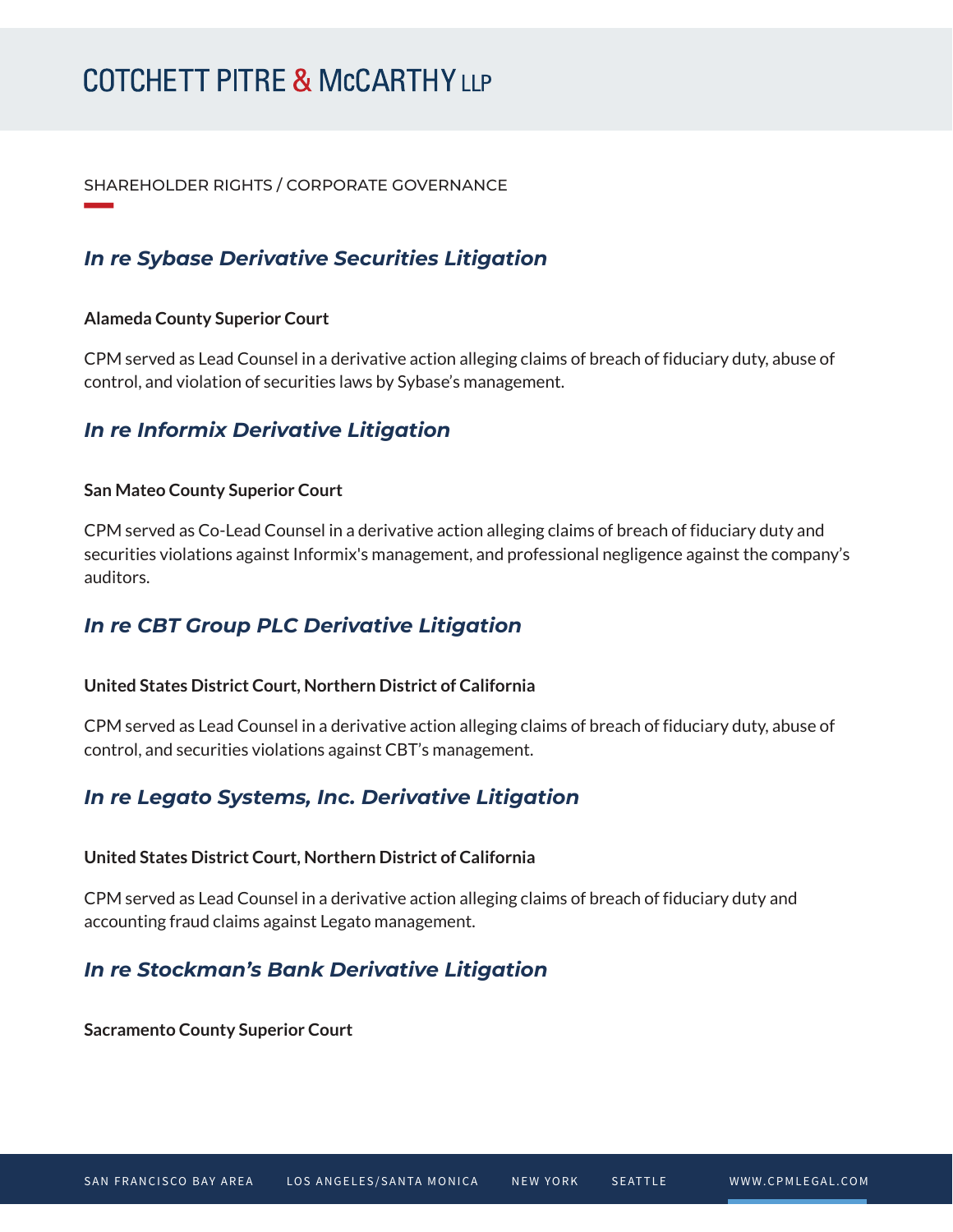#### SHAREHOLDER RIGHTS / CORPORATE GOVERNANCE

CPM served as Lead Counsel in a derivative action alleging claims of breach of fiduciary duty, abuse of control and unjust enrichment against Stockman's management.

#### **News**

**William Company** 

Court Orders Gilead to Pay Attorneys' Fees and Expenses to Shareholders, Finding Corporation Engaged in "Glaringly Egregious" Conduct 07.23.2021

Cotchett, Pitre & McCarthy's Securities Practice Ranked Amongst Top 10 Firms In North America 03.13.2020

#### YAHOO SETTI EMENT NOTICE

CPM Files Shareholder Lawsuit Against Facebook Directors Following Massive Data Breach Impacting 50 Million Facebook Users 03.22.2018

CPM Files Lawsuit Against Wells Fargo Officers and Directors Relating to Auto and Home Loan Practices 09.05.2017

INTUITIVE SURGICAL SECURITIES LITIGATION NOTICE OF SETTLEMENT

PG&E DERIVATIVE LITIGATION NOTICE OF SETTLEMENT

CPM Client Shareholders File Opposition To Wells Fargo Motion Regarding Illegal Sales Practices, Ask For Case To Move Forward On Its Merits 04.26.2017

CPM Secures \$90 Million Settlement in PG&E San Bruno Explosion Case 04.21.2017

CPM Files Shareholder Lawsuit After Yahoo Senior Executives Fail to Disclose Russian Hacks of Customer **Accounts** 03.16.2017

CPM Files Lawsuit Against Yahoo! Executives and Verizon Relating to Massive Data Breaches 03.08.2017